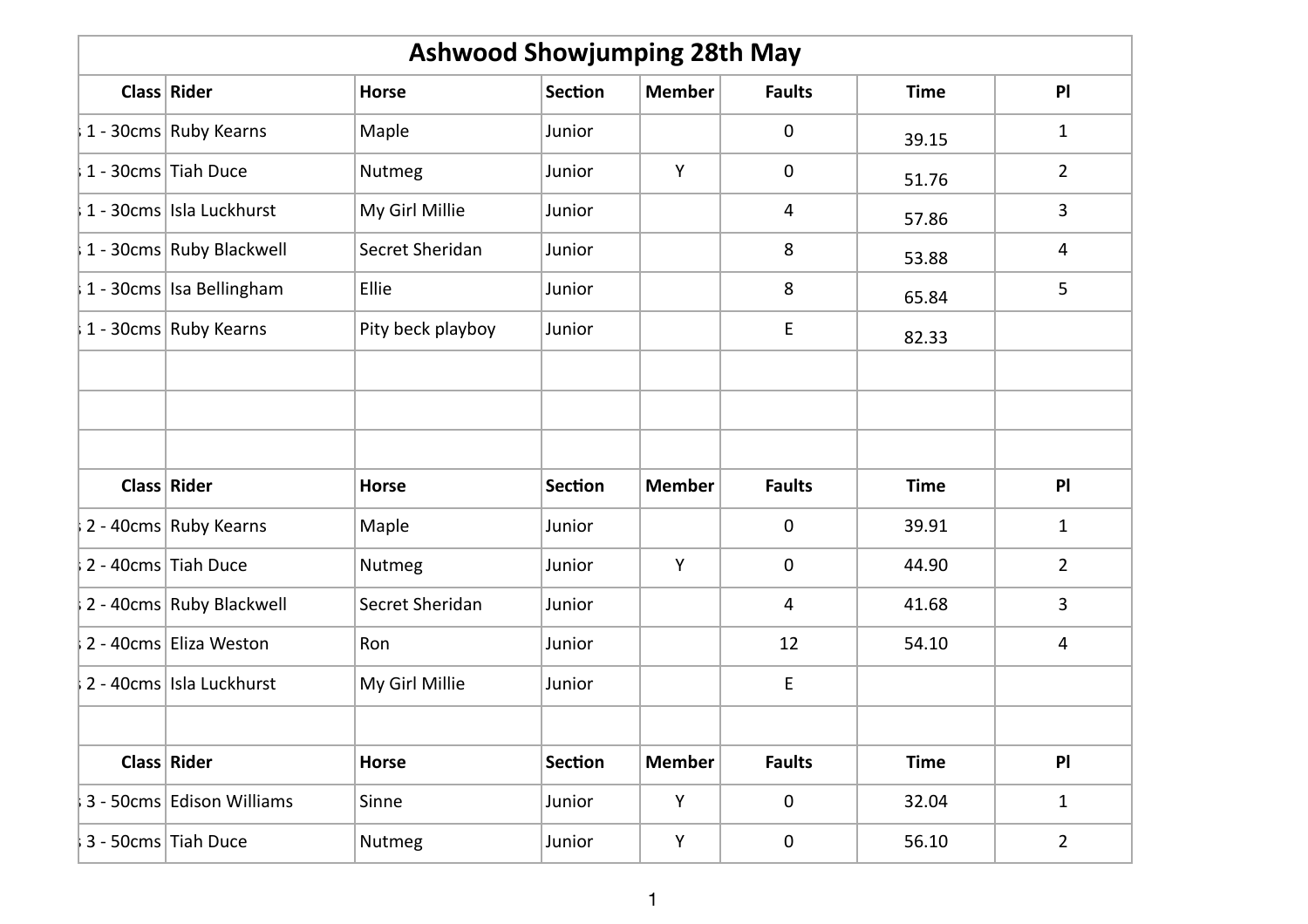| 3 - 50cms Charlotte Power | Rodney Trotter        | Junior         |               | 8              | 41.30       | 3              |
|---------------------------|-----------------------|----------------|---------------|----------------|-------------|----------------|
| 3 - 50cms Ruby Blackwell  | Secret Sheridan       | Junior         |               | 8              | 48.83       | 4              |
|                           |                       |                |               |                |             |                |
| 3 - 50cms Sophie Welch    | <b>Mello Moments</b>  | Senior         | Y             | $\mathbf 0$    | 30.28       | $\mathbf{1}$   |
| 3 - 50cms Kathryn Axten   | Anna                  | Senior         | Y             | 0              | 36.80       | $\overline{2}$ |
| 3 - 50cms Paige Brown     | Eddie Set Go          | Senior         |               | E(RF)          |             |                |
|                           |                       |                |               |                |             |                |
| Class Rider               | <b>Horse</b>          | <b>Section</b> | <b>Member</b> | <b>Faults</b>  | <b>Time</b> | PI             |
| 4 - 60cms Tallis Byatt    | William               | Junior         |               | 0              | 24.44       | $\mathbf{1}$   |
| 4 - 60cms Emily Power     | Nancy                 | Junior         |               | $\mathbf 0$    | 30.36       | $\overline{2}$ |
| 4 - 60cms Edison Williams | Sinne                 | Junior         | Y             | $\mathbf 0$    | 31.85       | 3              |
| 4 - 60cms Lily-May Sutton | Wish                  | Junior         |               | 0              | 34.36       | 4              |
| 4 - 60cms Charlotte Power | <b>Rodney Trotter</b> | Junior         |               | $\overline{4}$ | 40.84       | 5              |
| 4 - 60cms Sophie Welch    | <b>Mello Moments</b>  | Senior         | Y             | $\mathbf 0$    | 30.88       | $\mathbf{1}$   |
|                           |                       |                |               |                |             |                |
| 4 - 60cms Kathryn Axten   | Anna                  | Senior         | Y             | 0              | 34.53       | $\overline{2}$ |
| 4 - 60cms Suzie Indale    | Leo                   | Senior         |               | $\mathbf 0$    | 41.83       | 3              |
| 4 - 60cms Jess Jennings   | Willow                | Senior         |               | $\mathbf 0$    | 42.45       | $\overline{4}$ |
| 4 - 60cms Paige Brown     | Eddie Set Go          | Senior         |               | E              |             |                |
|                           |                       |                |               |                |             |                |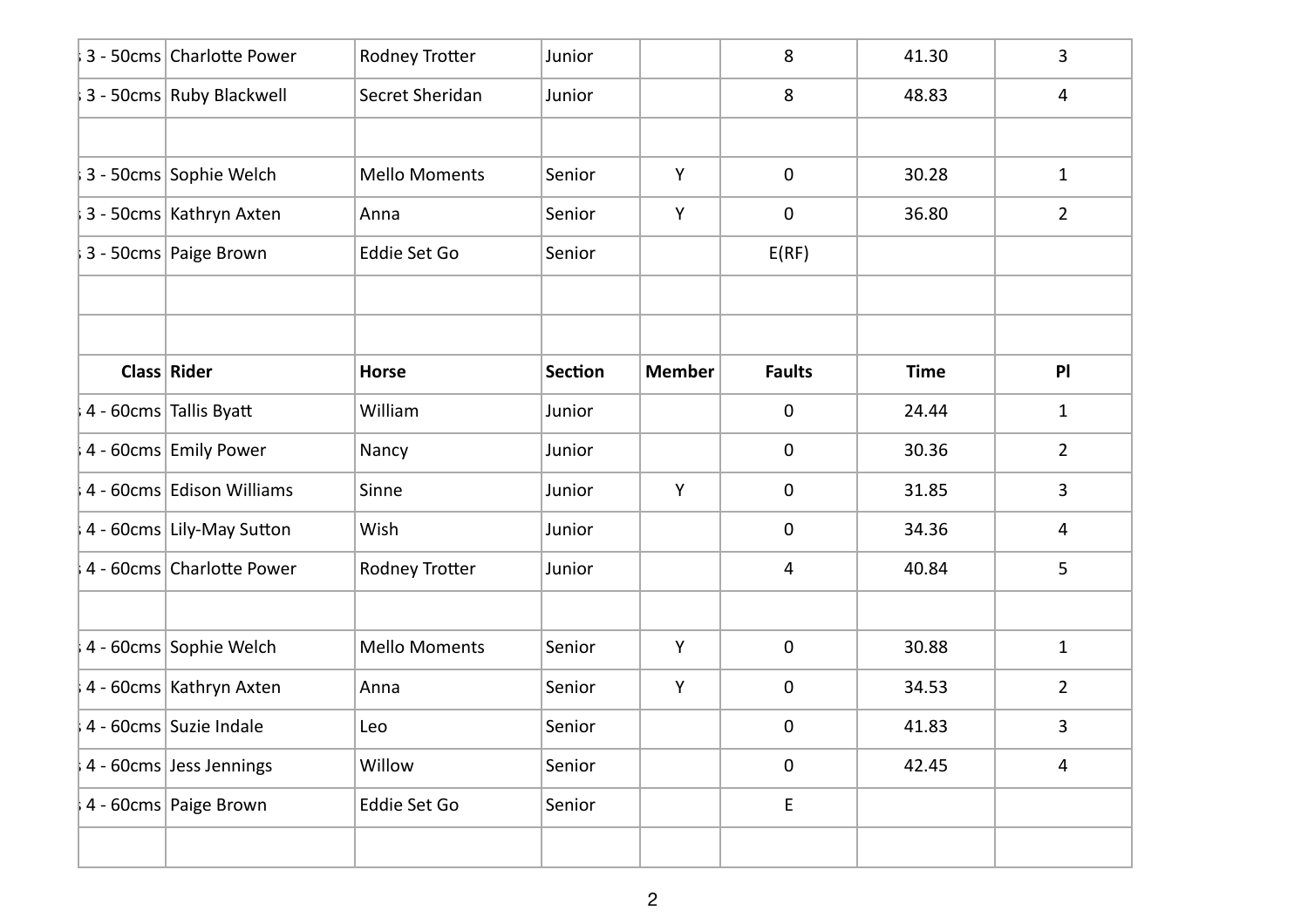| Class Rider                    | <b>Horse</b>            | <b>Section</b> | <b>Member</b> | <b>Faults</b> | <b>Time</b> | PI             |
|--------------------------------|-------------------------|----------------|---------------|---------------|-------------|----------------|
| 5 - 65cms Lily-May Sutton      | Wish                    | Junior         |               | 0             | 34.75       | $\mathbf{1}$   |
| 5 - 65cms Frankie Nixon        | Tilly                   | Junior         |               | 0             | 42.12       | $\overline{2}$ |
| 5 - 65cms Tallis Byatt         | William                 | Junior         |               | 4             | 34.15       | 3              |
| 5 - 65cms Lucy Welch           | <b>Sir Puzzle Pants</b> | Junior         | Y             | E             |             |                |
| 5 - 65cms Isla McCowan         | Cooldalane Lady         | Junior         |               | E(RF)         |             |                |
| 5 - 65cms Jess Jennings        | Willow                  | Senior         |               | 0             | 34.20       | $\mathbf{1}$   |
| 5 - 65cms Shelley Brydon-Mason | Happigolucki            | Senior         |               | 0             | 34.63       | $\overline{2}$ |
| 5 - 65cms Chris Crane          | <b>Bonnie</b>           | Senior         | Y             | 0             | 41.31       | 3              |
| 5 - 65cms Suzie Indale         | Leo                     | Senior         |               | 0             | 43.15       | 4              |
| 5 - 65cms Asha horobin         | Easier Said Than Done   | Senior         |               | 4             | 47.48       | 5              |
|                                |                         |                |               |               |             |                |
| Class Rider                    | <b>Horse</b>            | <b>Section</b> | <b>Member</b> | <b>Faults</b> | <b>Time</b> | PI             |
| 6 - 70cms Lucy Welch           | Sir Puzzle Pants        | Junior         | Y             | 0             | 33.21       | $\mathbf{1}$   |
| 6 - 70cms Isla McCowan         | Cooldalane Lady         | Junior         |               | 0             | 34.96       | $\overline{2}$ |
| 6 - 70cms Paddy Murfitt        | <b>Auntie Nellie</b>    | Junior         | Y             | $\mathbf 0$   | 38.76       | 3              |
| 6 - 70cms Lily-May Sutton      | Wish                    | Junior         |               | 0             | 39.06       | 4              |
| 6 - 70cms Emily Power          | Nancy                   | Junior         |               | 4             | 28.58       | 5              |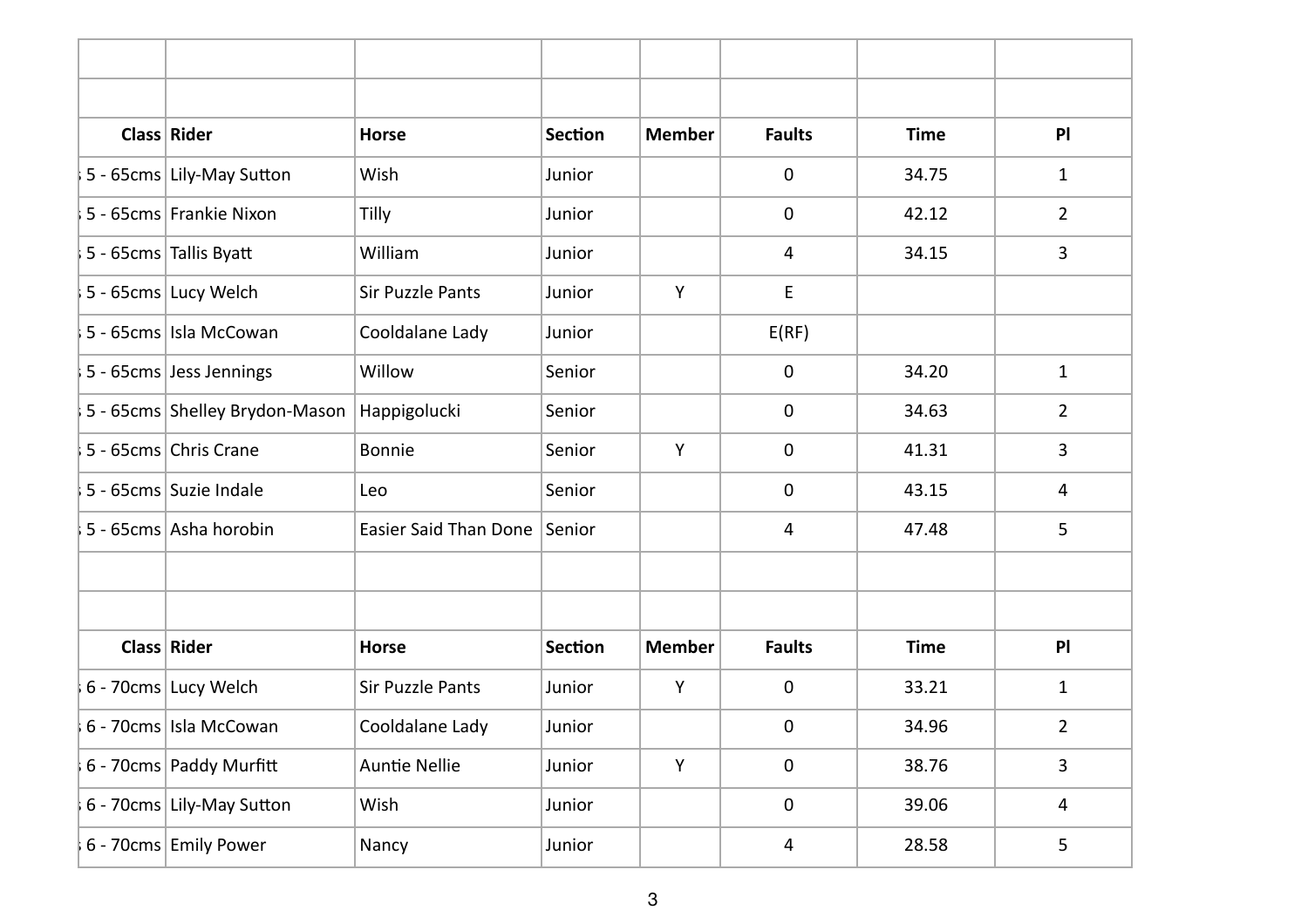|                     | 6 - 70cms Shelley Brydon - Mason Happigolucki |                              | Senior         |               | $\mathbf 0$    | 32.45       | $\mathbf{1}$   |
|---------------------|-----------------------------------------------|------------------------------|----------------|---------------|----------------|-------------|----------------|
|                     | 6 - 70cms Chris Crane                         | <b>Bonnie</b>                | Senior         | Y             | $\mathbf 0$    | 36.28       | $\overline{2}$ |
|                     | 6 - 70cms Lexi Kniveton                       | Billy                        | Senior         |               | $\mathbf 0$    | 37.21       | 3              |
|                     | 6 - 70cms Claire Cook                         | Albecyn Dunstoppable Senior  |                |               | $\pmb{0}$      | 40.30       | 4              |
|                     | 6 - 70cms Gaby Andrews                        | Major                        | Senior         |               | $\mathbf 0$    | 44.53       | 5              |
| 6 - 70cms Kex Haire |                                               | <b>Belle</b>                 | Senior         |               | $\mathbf 0$    | 44.62       | 6              |
|                     | 6 - 70cms Asha horobin                        | Easier Said Than Done Senior |                |               | $\overline{4}$ | 47.48       |                |
|                     | 6 - 70cms Jessica Clarke                      | <b>Buddy</b>                 | Senior         |               | 8              | 51.78       |                |
|                     | 6 - 70cms Jess jennings                       | Willow                       | Senior         |               | 12             | 35.43       |                |
|                     |                                               |                              |                |               |                |             |                |
|                     |                                               |                              |                |               |                |             |                |
|                     | Class Rider                                   | <b>Horse</b>                 | <b>Section</b> | <b>Member</b> | <b>Faults</b>  | <b>Time</b> | PI             |
|                     | 7 - 80cms Paddy Murfitt                       | <b>Auntie Nellie</b>         | Junior         |               | 8              | 37.88       | 1              |
|                     |                                               |                              |                |               |                |             |                |
|                     | 7 - 80cms Elyse Kniveton                      | Mr handsome                  | Senior         |               | 0              | 30.54       | $\mathbf{1}$   |
|                     | 7 - 80cms Lexi Kniveton                       | Billy                        | Senior         |               | $\mathbf 0$    | 32.65       | $\overline{2}$ |
|                     | 7 - 80cms Jessica Clarke                      | Queenie                      | Senior         |               | $\mathbf 0$    | 34.60       | 3              |
|                     | 7 - 80cms Tracy Young                         | Smithy's last Chance         | Senior         | Y             | $\pmb{0}$      | 35.98       | 4              |
|                     | 7 - 80cms Sarah Childs                        | Hettie                       | Senior         |               | 0              | 36.20       | 5              |
|                     | 7 - 80cms Diane bowen                         | Indy                         | Senior         |               | 0              | 42.69       | 6              |